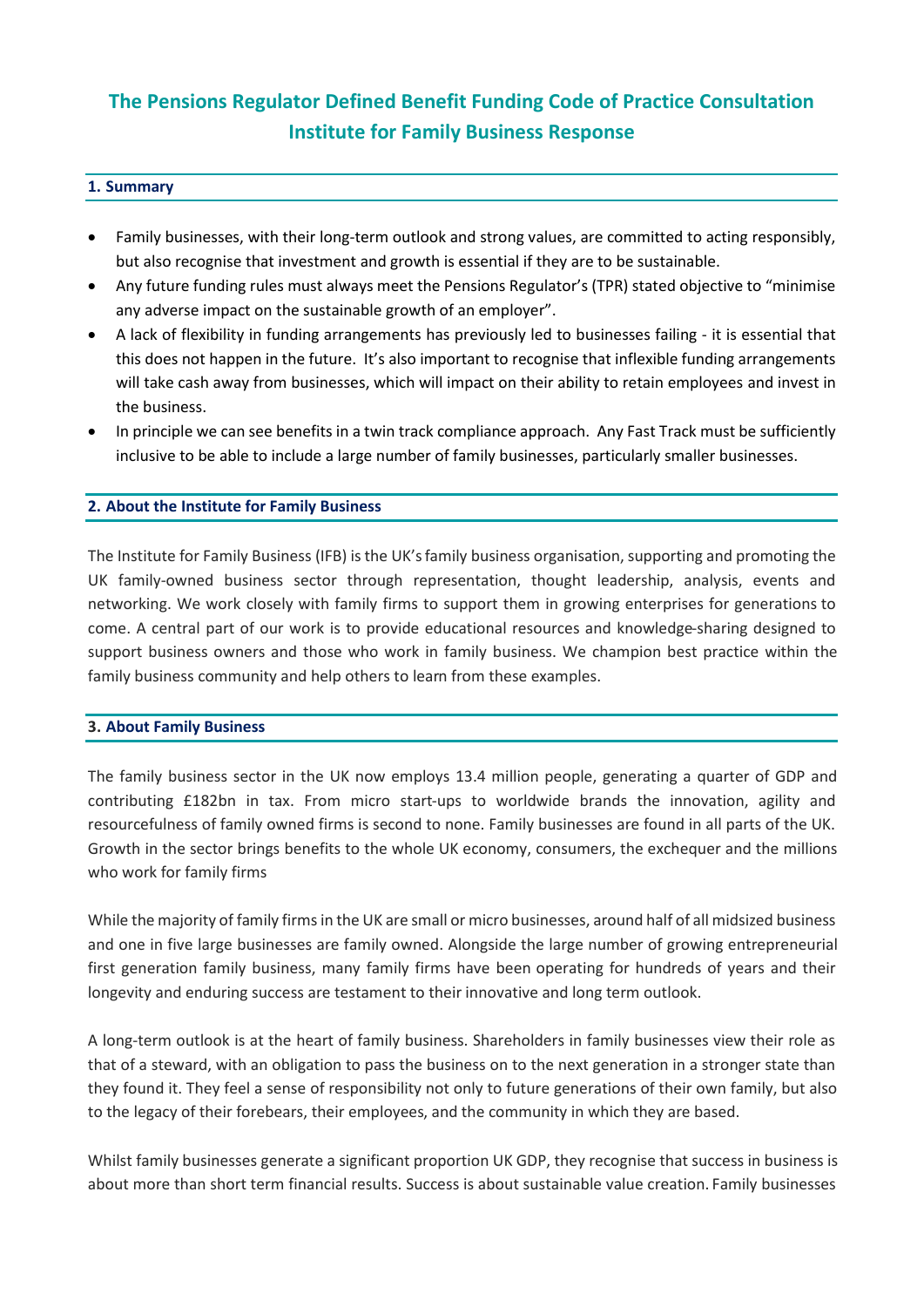perform better than non-family firms in non-financial metrics such as investing in their employees and in supporting communities. And the best-run family businesses outlast others by a factor of two.

Most family businesses are privately owned and do not have large numbers of disparate and institutional shareholders. On the contrary, shareholders tend to have a close relationship with the family business and play an important role in shaping the culture and values in the business. Family businesses have an in-built natural tendency to approaching corporate stewardship in ways that ensure that the pursuit of good financial performance supports their long term objectives and values, rather than harming them.

While there are many owner-managed businesses in the family business community, ownership and management are not always linked. Because families care about their businesses, they know how important it is to have the best people running those businesses. That means appointments are made based on talent and skill, not family connection. Even in those businesses where family aren't actively involved in management, they still have a very important role to play as active and engaged governors and owners.

The family firm often represents not only a key part of a family's monetary wealth, but their heritage. This is a source of great pride, but also a source of responsibility. Family business owners understand better than any the importance of reputation, how long it takes to build, and how quickly it can be lost. When your name is above the door, responsible behaviour becomes part of the commitment to future generations of your own family.

## **4. Family Business and Defined Benefit Pensions**

Family businesses have a long history of acting as responsible employers, and this includes their provision of pensions to their employees. Many firms now have significant pension scheme obligations, and family business owners are committed to ensuring that their business is able to meet these sustainably whilst also investing in growth for the future. Whilst firms may no longer accept new entrants into final salary schemes, those schemes remain a company liability until all beneficiaries of the scheme have passed away.

Family businesses, with their long-term outlook and strong values, are committed to acting responsibly, but also recognise that investment and growth is essential if they are to be sustainable. Any future funding rules must always meet the Pensions Regulator's (TPR) stated objective to "minimise any adverse impact on the sustainable growth of an employer".

Whilst responsible family firms are committed to ensuring that they are able to meet their pension commitments, many businesses feel that the current regime for calculating liabilities does not provide a reasonable representation of the liabilities on their balance sheets. Even where a family business is confident that it is able to meet the requirements of their scheme, the calculated deficit can be high. We welcome this opportunity to share how future changes might impact family firms, and how they can be improved to support employers, and current and future scheme members.

Since this consultation was published businesses in the UK have been suffering extraordinary levels of disruption and downturn. It is essential that policy across the board reflects this, and that changes support business recovery and growth. Given the significant impact of legacy pension schemes on family businesses, it is vital that the historic issues around pension funding that have had an impact on business investment are addressed, to ensure businesses can invest and recover and support their pension schemes for the long term. A lack of flexibility in funding arrangements has previously led to businesses failing - it is essential that this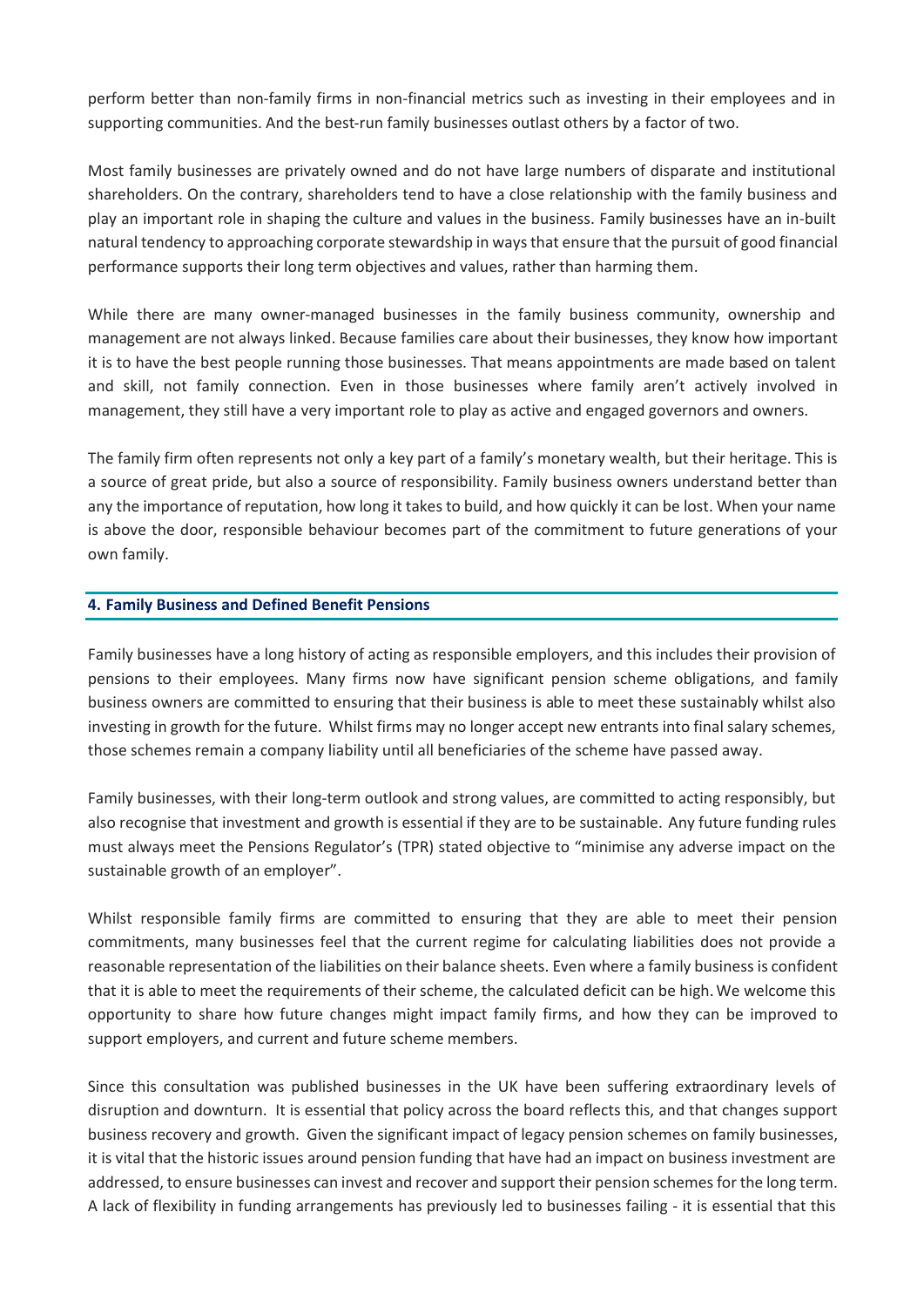does not happen in the future. It's also important to recognise that inflexible funding arrangements will take cash away from businesses, which will impact on their ability to retain employeesand invest in the business.

### **5. How Family Businesses Operate**

Many of the family businesses and advisers we speak to say that they often feel the way in which they operate, and the reasons they do things, are not well understand by regulators and as a consequence their actions are viewed with suspicion.

The role of dividends in family businesses is one such area. Family businesses tend to fund future investment through reinvesting profits back into the business, rather than taking on outside debt or equity investment. As a result, family firms do not generally pay high dividends. For family members, the long-term sustainability of the business is their key objective, rather than short term financial gain.

However, that does not mean that dividends do not play an important role in continuing to engage the family owners. If family members are not able to receive dividend payments, it creates an incentive for family owners to divest themselves of their shares in their family business to receive the lump sum benefit rather than a small, sustainable income. This would impact on the long-term stability of the UK family business sector, undermining the long termism and stability of the sector.

Close shareholdings of responsible and engaged owners makes a business more secure in the long term. Not only do the shareholders uphold strong values, but it enables the business to pursue long term strategies, informed by engaged and insightful owners. This enables investment decisions to be made for the long-term benefit of the firm, and the UK economy as a whole.

Planning for a transfer of ownership between generations is an essential part of ensuring a family firm will continue to thrive for many years to come. Succession can take many forms, as families and businesses develop a process which is most suitable to their unique circumstances.

In many instances this will see owners gradually phase their withdrawal from the business as the next generation become more involved in the firm, as they perhaps step back from day to day management, or when they retire from the business entirely. In these circumstances'shareholders may be 'exiting' from some of their share, but still intend to remain a shareholder in the business. There are familial reasons and those of heritage to remain a shareholder, as well as financial reasons.

There are other reasons why a shareholder may choose to divest of some of their shareholding whilst still retaining a significant share of the business. For example, a family member may need to realise some of the value of their shares, but still intend to remain involved in the firm. It is perfectly feasible and reasonable for a major shareholder to reduce their shareholding in the family business without wishing to bring in a third party.

It is imperative that families, shareholders and businesses are allowed to manage the delicate issue of phasing succession – or the exit of disengaged family members - in the business in a way that best reflects the long term needs of the business, and that they are not penalised unfairly in comparison to other ownership models for doing this. It is also essential that any rules on ownership changes, notifiable events, etc do not act as a barrier to the smooth and efficient transfer of ownership in family firms. Doing so would undermine the long-term sustainability of the business.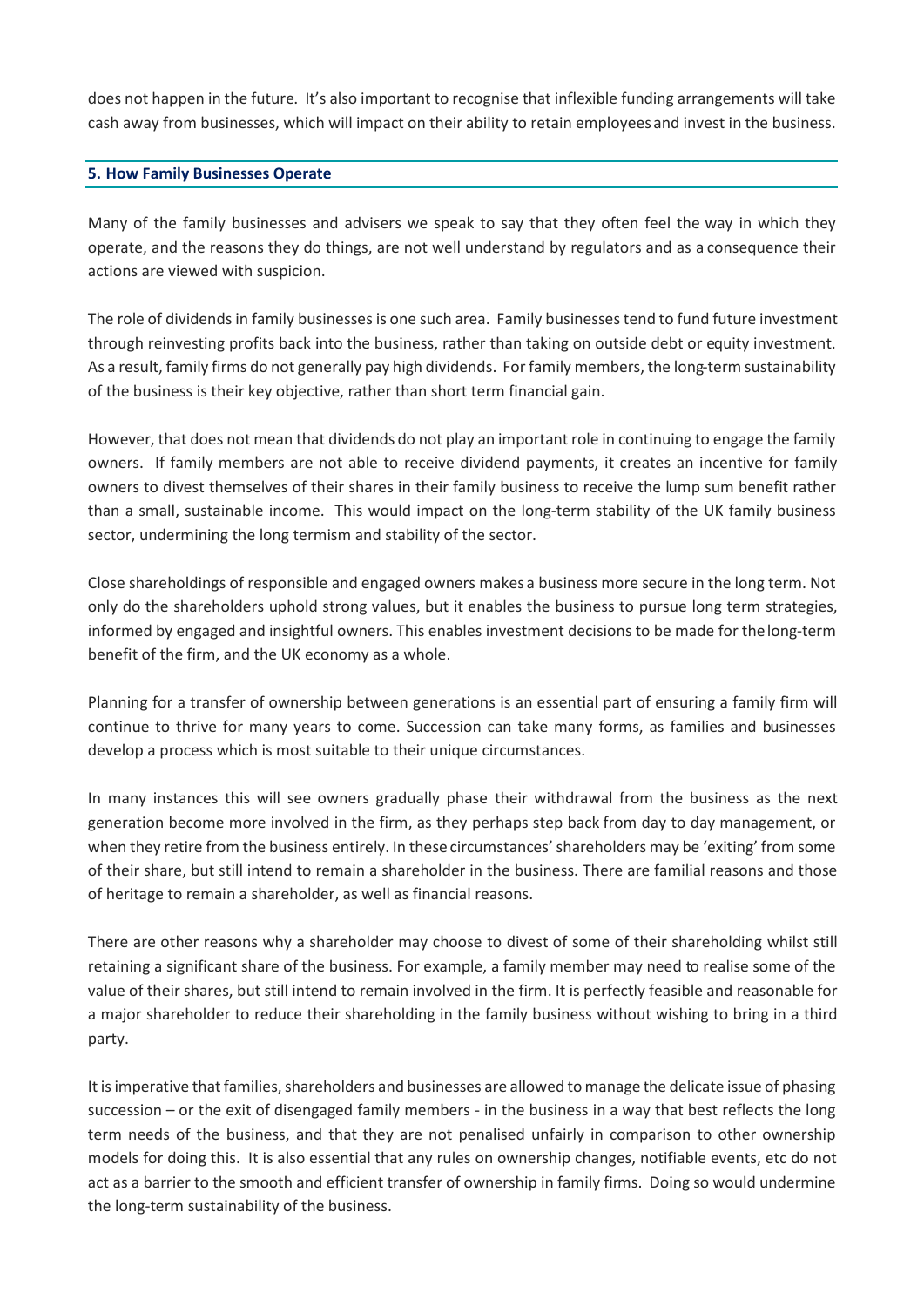### **6. Proposed Regulatory Approach**

### *Question 1 - Twin-track compliance*

# *Do you think twin-track compliance is a good way of introducing objectivity into a scheme-specific regime? What are your views on the proposals set out above? If you disagree, what do you propose instead?*

In principle we can see benefits in a twin track compliance approach. It is likely that those schemes which take the Fast Track route will be well funded, with low risk assets, and be in a position to pay high contributions. This means that those which will face higher administration costs, through higher regulatory involvement, will be schemes that are less funded. This is likely to therefore put a higherfinancial burden on those with fewer resources.

The Fast Track must be sufficiently inclusive to be able to include a large number of family businesses, particularly smaller businesses. If it does not this will lead to a significant burden on businessesto respond but will also lead to too many companies requiring input from the regulator to apply bespoke rules.

If there are significant numbers of schemes applying bespoke rules we would discourage the use of a sampling approach to those that take the bespoke route. Sampling would lead to a perception that pension regulation is a lottery, and would be backward looking making people uneasy that what they had already done would be judged to be not good enough. This would also damage the relationship between businesses and the regulator.

### **7. Employer Covenant**

### *Question 2 - Insolvency risk and reliance on covenant*

*Do you think the risk of member benefit reductions on insolvency is an acceptable part of the existing regime and that trustees should be able to place some reliance (whether implicit or explicit) on the employer covenant? To what extent do you think this should be the case? Do you think this risk is well understood by scheme members?*

Yes, the employer covenant should be taken into account. Strong businesses will likely also have lower reserves in their scheme than a weaker business, because the trustees have greater confidence they can return to the business for additional funds if necessary. This principle should also be included in future regimes.

#### *Question 4 - Covenant assessment*

*a. Should a holistic approach to assessing employer covenant be retained (but with further guidance to assist trustees), or should we seek to define a more prescribed, formulaic approach?*

*b. If the former (holistic approach), what amendments/clarifications to our existing guidance on covenant do you consider may be necessary? Do you agree with the ones suggested above? Is the structure and content of our existing employer covenant guidance helpful and accessible to trustees? If not, what would make it better?*

*c. If the latter (formulaic approach), what do you think of the proposed RACF approach? How would you propose that covenant could be explicitly defined in a clear, consistent and measurable manner? What other metric(s) may be appropriate?*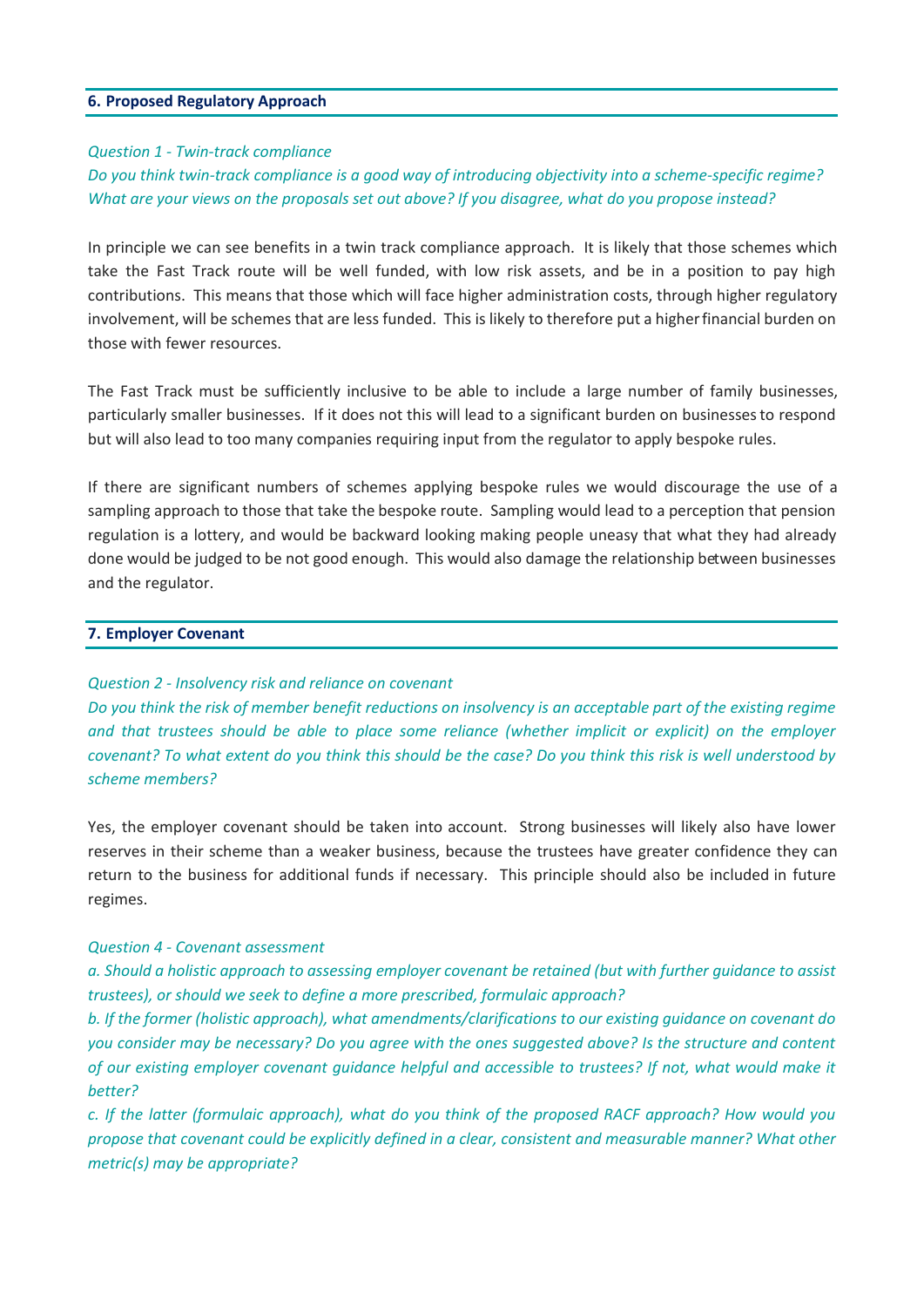# *d. Alternatively, would it be appropriate to require employer covenant to be assessed in a prescribed (formulaic) way for Fast Track purposes, and only allow for a more holistic approach under the Bespoke framework?*

The assessment of employer covenants must be holistic, not relying solely on financial metrics. These must be able to factor in how family firms work, what makes them stable and successful. This should include considerations such as age of business, business values, age of directors, approach to sustainability, etc. Formulaic approaches should be avoided as they encourage decision making based on the formula/regulations, rather than the best approach. It goes against the spirit of the scheme specific approach. A holistic approach gives visibility of real-world operation, culture, values, etc. In the current regime the covenant is measured holistically – this must be maintained.

It is not appropriate to take an approach which prioritises a few years level of cash flow. Family businesses are more likely that others to own assets outright, including their own premises. This gives them strength and stability. Focusing only on profit misses the true strength of family businesses.

When considering funding, trustees and businesses must weigh the needs of many different stakeholders. Assets and cash are divided between these. If the regulator focuses on short term cashflows, focus will be put on providing that to the scheme and placing other assets elsewhere. This will encourage businesses to change structures to suit funding guidance, rather than the long-term best interests of the business.

### *Question 5 - Reliance on indirect covenant*

*Do you think that the strength of the wider commercial group should be factored into the sponsoring employer's assessment? If so, how, and to what degree?*

If a holistic approach is being taken, it is reasonable to consider the wider group.

#### **8. General Principles**

#### *Question 7 - Low dependency LTO*

*Should all DB schemes have a low level of dependency on the employer by the time they are significantly mature? If not, what do you think would be an appropriate expectation to ensure trustees manage the runoff phase for their scheme effectively and efficiently? Question 8 - Timing of the LTO*

*What factors should influence the timing of reaching the LTO? Do you think that the timing should be linked to maturity?*

*Question 9 - High resilience to risk at the LTO*

*Do you think that the investment portfolio should be highly resilient to risk when schemes reach their LTO? If not, what do you suggest?*

*Question 10 - Risk-taking for immature schemes*

*Is it reasonable for less mature schemes, which would have more time to reach low dependency funding, to assume and take relatively more investment risk than a mature scheme?*

*Question 11 - Journey planning*

*What are your views of the rationale above for the journey plan? Do you think there is there a better way for trustees to evidence that their TPs have been set consistently with the LTO?*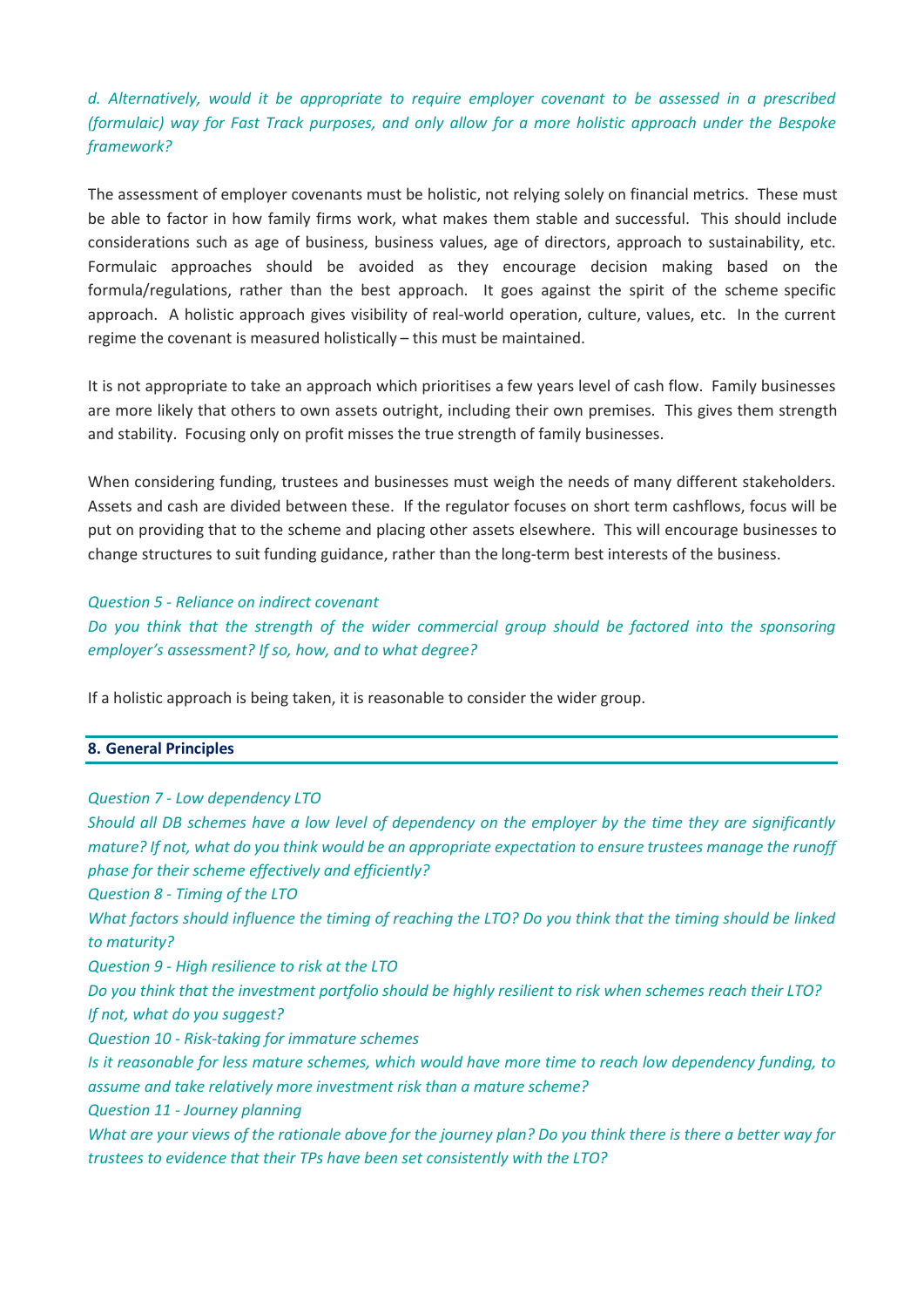Trustees and employers understand the unique circumstances of their schemes and associated businesses, and therefore are best placed to agree long term objectives for funding of individual schemes. It is neither necessary nor helpful for the regulator to override the long-term strategies of schemes.

It is not, therefore, appropriate to say all schemes should have a low level of dependency on the employer by the time they are significantly mature. Taking this approach is essentially moving to a scenario where all schemes have the same strategy, rather than taking a scheme specific approach. It is up to schemes and sponsors to agree what is appropriate for their situation, especially as there is no evidence that schemes of a certain maturity should be funded to a certain level. It should not be assumed that a mature scheme cannot be funded by an employer, as there is no reason it cannot be.

The legislation's intention is to support trustees and sponsors to agree a scheme specific approach. Setting an LTO in the way described would not be scheme specific. Having a specific target set by the regulator, this would not be scheme specific. The intention should be to ensure all schemes have a plan. It should not be prescribed what that plan is. Doing so would hamper trustees and employers in creating a sustainable plan which supports the scheme, as well as the long-term future of the business and its employees.

*Question 12 - Relevance of investments for funding*

*Do you agree that the actual investments and investment strategy are a relevant factor for scheme funding?*

*Question 13 - Broad consistency between investment and funding strategy*

*a. Should the investment strategy be broadly consistent with the level of current and future investment risk assumed in the funding strategy? If not, why not?*

*b. If it is not broadly consistent, for instance where trustees want to take additional investment risk (than that assumed in the TPs), should trustees have to demonstrate that the investment risk taken can be managed appropriately? If not, why not and what would you suggest?*

*Question 14 - Liquidity and quality at maturity*

*Do you think that security, quality, and liquidity become more important as a scheme becomes significantly mature? In particular, do you think that the scheme's asset allocation at significant maturity should have a high level of liquidity and a high average credit quality?*

Given the objective to establish a scheme specific approach we believe it should be the responsibility of trustees and companies to agree how investments are taken into account in scheme funding approaches. It is the role of the trustees and businesses to discuss whether the funding strategy is consistent with the investment strategy.

We do not believe that the regulator would have the capacity to assess the needs of each scheme individually, and any one size fits all framework would not be appropriate. Imposing rules on investments would harm the ability of family businesses to invest appropriately and effectively.

# *Question 15 - Covenant visibility*

*a. Do you think it is prudent for reliance on employer covenant to be reduced beyond the period over which there is reasonable visibility? If not, why not?*

*b. How much visibility do you think most trustees can have over the employer covenant? In the absence of evidence to the contrary, do you think it is reasonable for most schemes to assume there is reduced visibility beyond 3-5 years?*